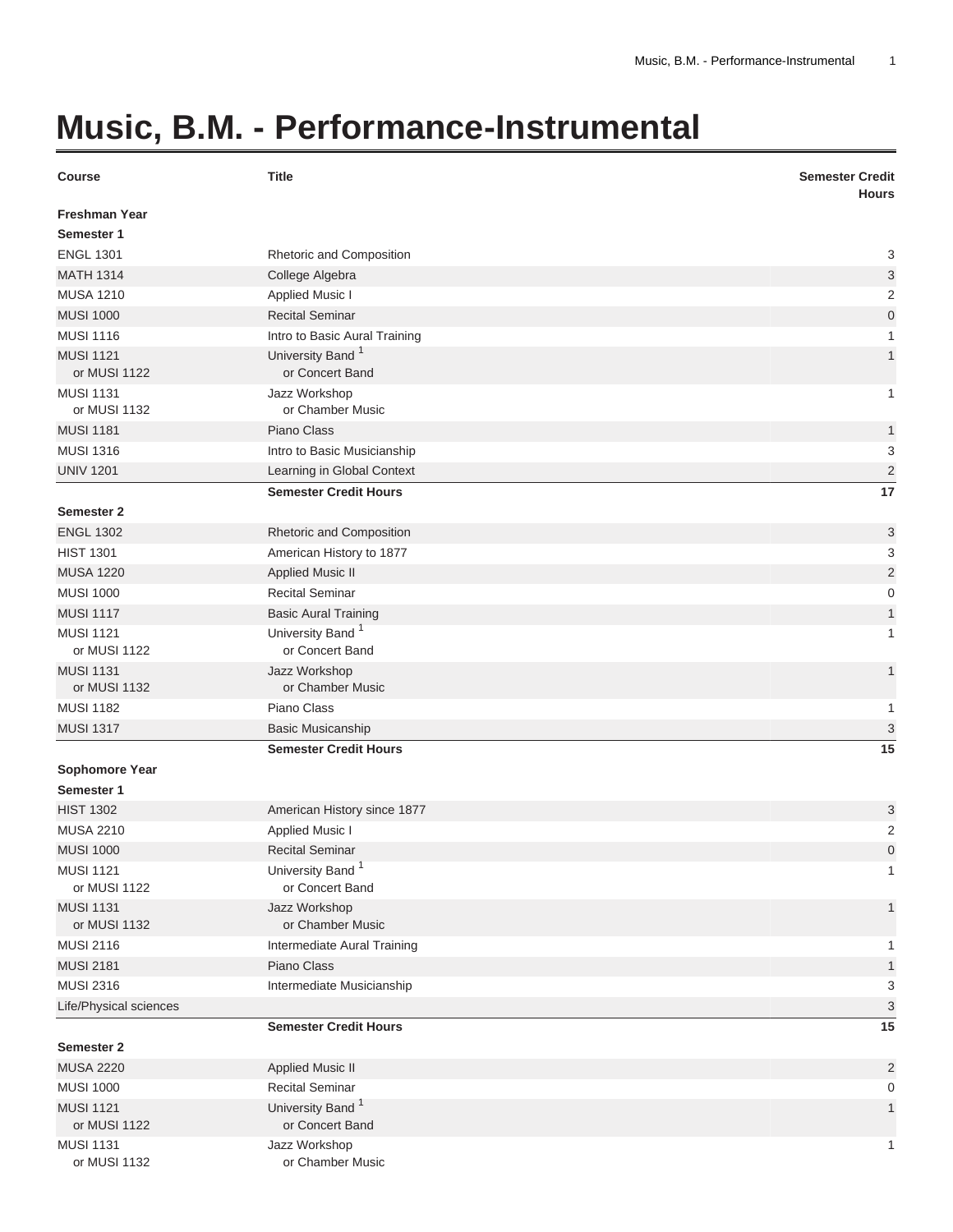| <b>MUSI 2117</b>                     |                                                           |                                |
|--------------------------------------|-----------------------------------------------------------|--------------------------------|
|                                      | Intermediate Aural Training                               | $\mathbf{1}$                   |
| <b>MUSI 2182</b>                     | Piano Class                                               | $\mathbf{1}$                   |
| <b>MUSI 2306</b>                     | Intro to Music Hist and Lit                               | $\ensuremath{\mathsf{3}}$      |
| <b>MUSI 2317</b>                     | Intermediate Musicianship                                 | $\ensuremath{\mathsf{3}}$      |
| <b>PHYS 1471</b>                     | <b>Acoustical Foundations of Musi</b>                     | $\overline{4}$                 |
|                                      | <b>Semester Credit Hours</b>                              | 16                             |
| <b>Junior Year</b>                   |                                                           |                                |
| Semester 1                           |                                                           |                                |
| <b>MUSA 3310</b>                     | Applied Music I                                           | 3                              |
| <b>MUSI 1000</b>                     | <b>Recital Seminar</b>                                    | 0                              |
| <b>MUSI 3120</b>                     | Wind Symphony <sup>1</sup>                                | $\mathbf{1}$                   |
| or MUSI 3121                         | or Symphonic Band I                                       |                                |
| <b>MUSI 3131</b>                     | Jazz Band I                                               | $\mathbf{1}$                   |
| or MUSI 3132                         | or Advanced Chamber Music                                 |                                |
| <b>MUSI 3196</b>                     | <b>Basic Conducting</b>                                   | $\mathbf{1}$                   |
| <b>MUSI 4203</b>                     | Studies in Literature                                     | $\sqrt{2}$                     |
| <b>MUSI 4307</b>                     | Music History and Literature                              | $\ensuremath{\mathsf{3}}$      |
| <b>MUSI 4318</b>                     | Analytical Techniques I (WI)                              | 3                              |
| Communications                       |                                                           | $\ensuremath{\mathsf{3}}$      |
|                                      | <b>Semester Credit Hours</b>                              | 17                             |
| Semester 2                           |                                                           |                                |
| <b>MUSA 3320</b>                     | <b>Applied Music II</b>                                   | $\ensuremath{\mathsf{3}}$      |
| <b>MUSI 1000</b>                     | <b>Recital Seminar</b>                                    | 0                              |
| <b>MUSI 3120</b>                     | Wind Symphony <sup>1</sup>                                | $\mathbf{1}$                   |
| or MUSI 3121                         | or Symphonic Band I                                       |                                |
| <b>MUSI 3131</b>                     | Jazz Band I                                               | $\mathbf{1}$                   |
| or MUSI 3132                         | or Advanced Chamber Music                                 |                                |
| <b>MUSI 3312</b><br><b>MUSI 3397</b> | Orchestration                                             | $\ensuremath{\mathsf{3}}$<br>3 |
|                                      | Conducting II                                             |                                |
|                                      |                                                           |                                |
| <b>MUSI 4308</b>                     | Music History and Literature                              | $\mathbf{3}$                   |
|                                      | <b>Semester Credit Hours</b>                              | 14                             |
| <b>Senior Year</b>                   |                                                           |                                |
| Semester 1                           |                                                           |                                |
| <b>MUSA 4310</b>                     | <b>Applied Music I</b>                                    | 3                              |
| <b>MUSI 1000</b>                     | <b>Recital Seminar</b>                                    | $\mathbf 0$                    |
| <b>MUSI 3120</b>                     | Wind Symphony                                             | $\mathbf{1}$                   |
| or MUSI 3121                         | or Symphonic Band I                                       |                                |
| <b>MUSI 3131</b><br>or MUSI 3132     | Jazz Band I<br>or Advanced Chamber Music                  | $\mathbf{1}$                   |
| <b>MUSI 4275</b>                     |                                                           |                                |
| <b>POLS 2301</b>                     | Studies in Pedagogy<br>Government and Politics of US      | $\overline{c}$                 |
|                                      |                                                           | 3                              |
| Lang/Phil/Culture                    | <b>Semester Credit Hours</b>                              | $\sqrt{3}$<br>13               |
| <b>Semester 2</b>                    |                                                           |                                |
| <b>MUSA 4320</b>                     |                                                           | 3                              |
| <b>MUSI 1000</b>                     | <b>Applied Music II</b><br><b>Recital Seminar</b>         | 0                              |
| <b>MUSI 3120</b>                     | Wind Symphony <sup>1</sup>                                | $\mathbf{1}$                   |
| or MUSI 3121                         | or Symphonic Band I                                       |                                |
| <b>MUSI 3131</b>                     | Jazz Band I                                               | $\mathbf{1}$                   |
| or MUSI 3132                         | or Advanced Chamber Music                                 |                                |
| <b>MUSI 4319</b><br><b>POLS 2302</b> | Analytical Techniques II<br>Government and Politics of TX | $\sqrt{3}$                     |